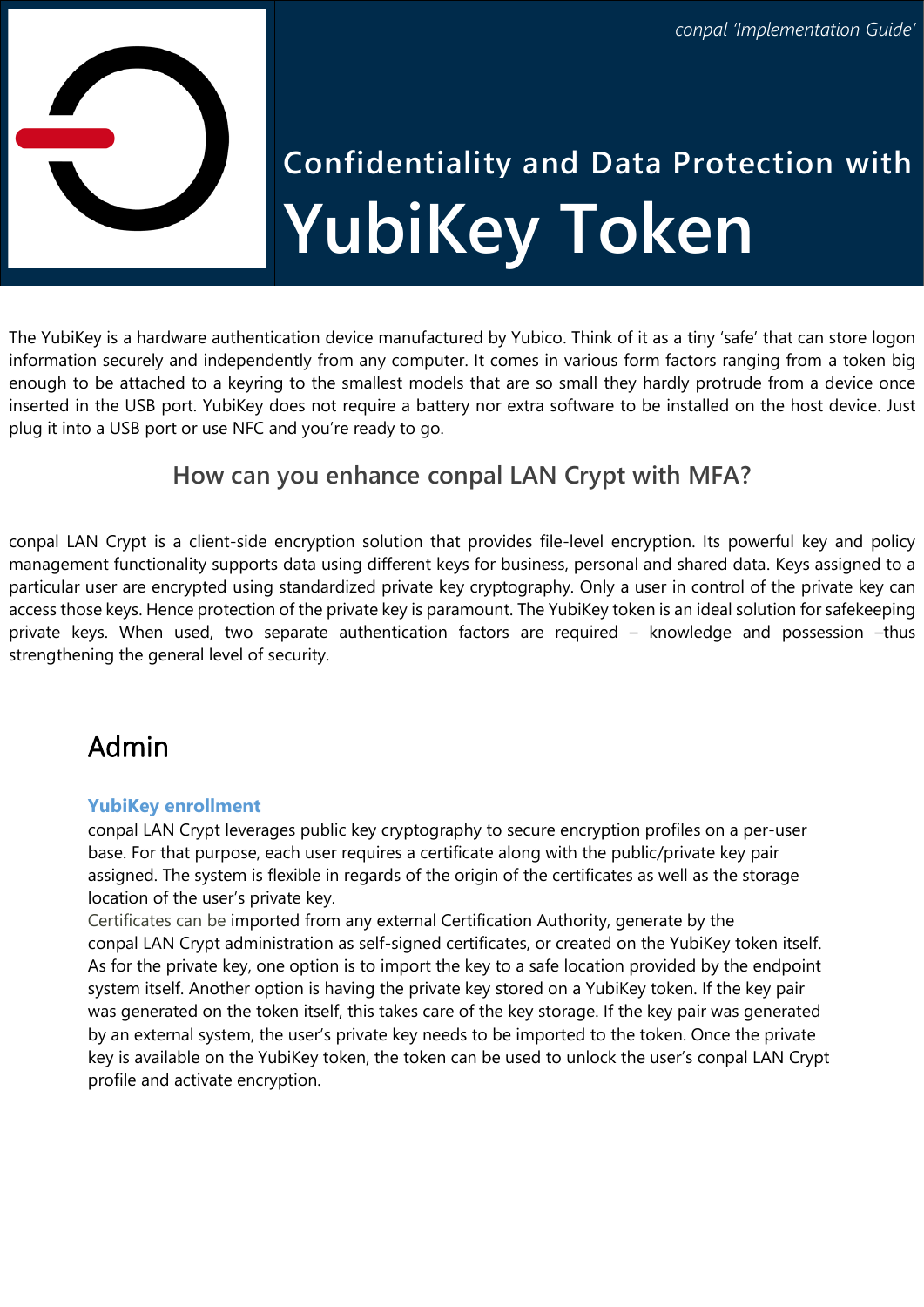# Client

## **YubiKey Client Software**

#### **Centrally Managed token**

If the YubiKey token is enrolled centrally or the keys have been created on the token itself, the token is ready for use by the end-user. Support for YubiKey PIV token is already built-in into Windows and Mac clients. There is no need to install any additional software to enable use of the token in conpal LAN Crypt. Just plug in the token to a USB port on the endpoint when prompted. Please keep on reading the [conpal LAN Crypt client](#page-4-0) section below.

#### **User Managed token**

YubiKey token may be handed out to the end user without the private key provisioned. In that case, the user's private key needs to be imported to the YubiKey before it can be used to log on to the conpal LAN Crypt client. This requires some software from YubiKey to be installed on the system. Please follow the steps below to import a user's private key into the YubiKey token.

Note:

Installation instructions apply to both Windows and macOS devices.

#### **Install YubiKey Smart Card driver**

The YubiKey Smart Card driver enables certificate enrollment for users and administrators, allows managing the YubiKey smart Card PIN, and supports smart card authentication on Windows. It is required by the YubiKey Manager software to manage the token.

| Smart card drivers and tools                                                                                               |  |
|----------------------------------------------------------------------------------------------------------------------------|--|
| Configure your YubiKey for Smart Card<br>applications. Works on all YubiKeys except for the<br><b>Security Key Series.</b> |  |
| Downloads >                                                                                                                |  |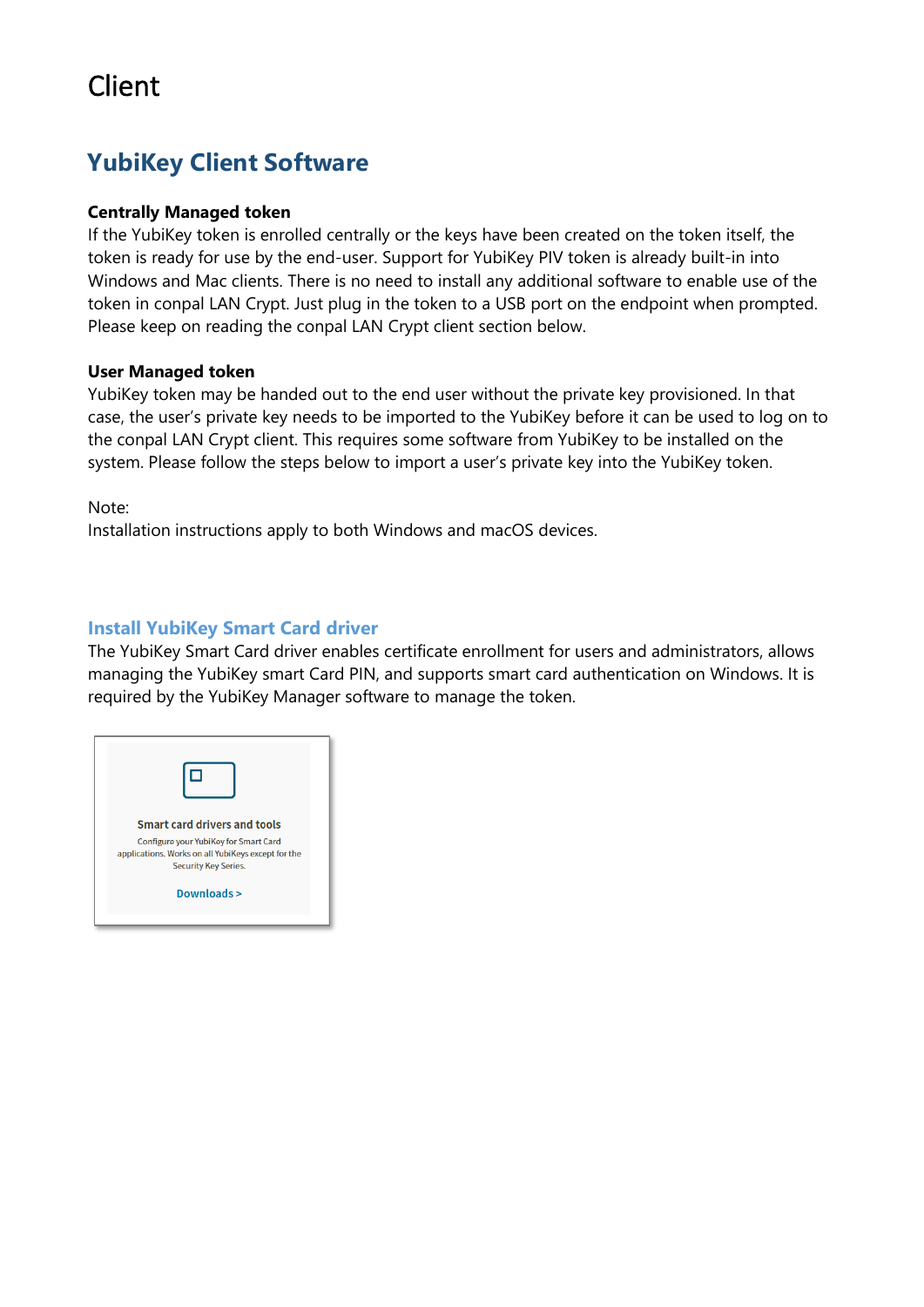#### **Install YubiKey Manager**

The YubiKey Manager includes both a graphical user interface and a command line tool to create PIN Unlock Keys (PUK)s on YubiKey devices for customers that require the use of a PUK. It is also used to import the user's private key into the token.

Launch the YubiKey Manager an insert the token to a local USB port.

| VubiKey Manager                     |                            |               | $\times$<br>□         |
|-------------------------------------|----------------------------|---------------|-----------------------|
|                                     |                            | <b>O</b> Help | <b><i>O</i></b> About |
| yubico Home Applications Interfaces |                            |               |                       |
|                                     |                            |               |                       |
|                                     |                            |               |                       |
|                                     | <b>Insert your YubiKey</b> |               |                       |
|                                     |                            |               |                       |
|                                     |                            |               |                       |
|                                     |                            |               |                       |

#### **Import user key**

Next step is the key import. With this operation, the token is essentially 'personalized' and is tied to a particular user. Launch the YubiKey Manager and insert the token.

Navigate to the '**PIV**' option in the '**Applications**' menu to bring up the dialog with the smart card related options.

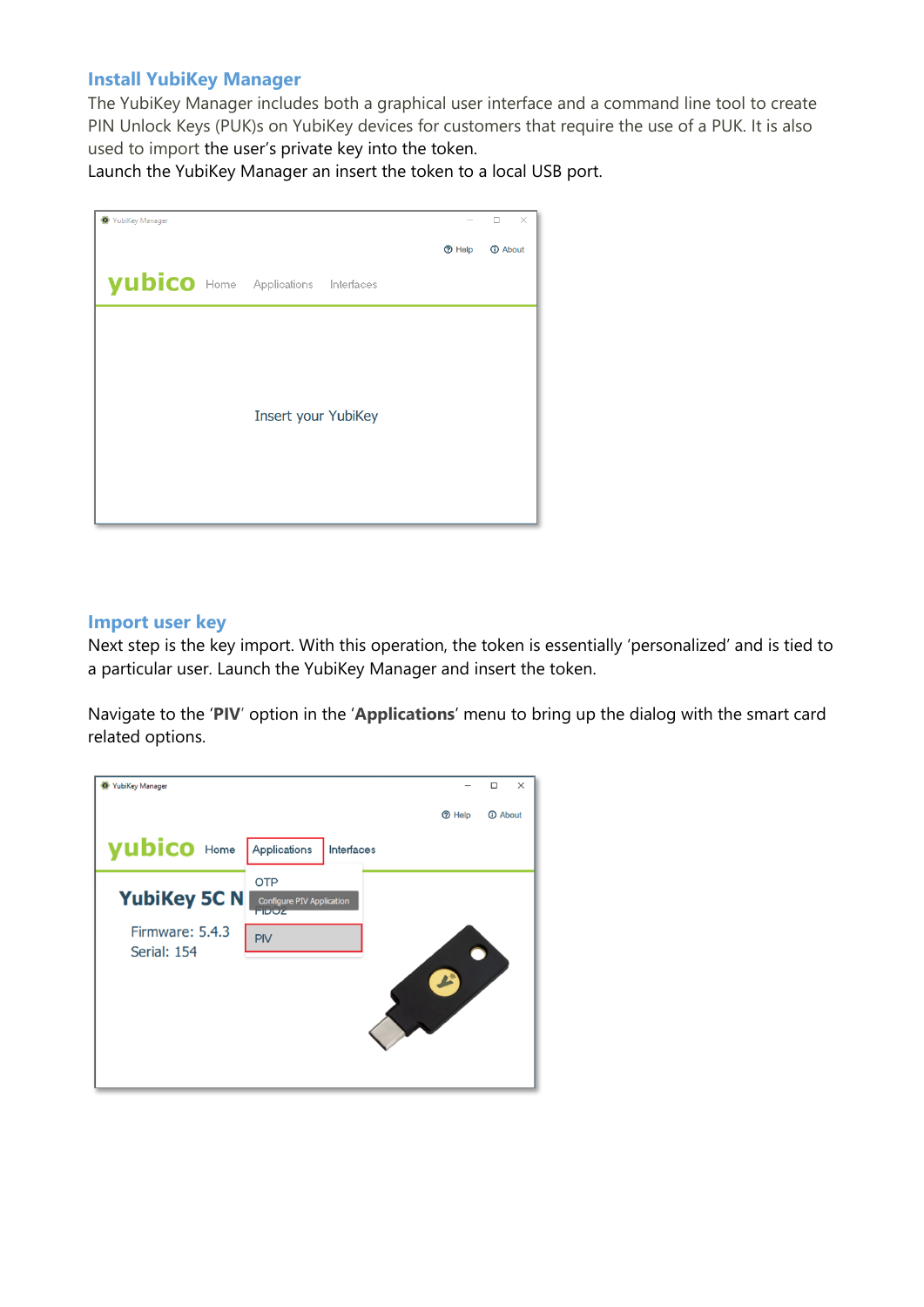In the PIV dialog, select '**Certificates**' to get to the import page.

| <b>YubiKey Manager</b><br>$\bullet$                                 | □<br>$\times$                                                                                                                     |
|---------------------------------------------------------------------|-----------------------------------------------------------------------------------------------------------------------------------|
|                                                                     | <b><i>O</i></b> About<br>YubiKey 5C NFC (15479257)<br><b>2</b> Help                                                               |
| yubico Home Applications                                            | Interfaces                                                                                                                        |
| <b>PIV</b><br>Home / PIV                                            |                                                                                                                                   |
| <b>PIN Management</b><br>PIN, PUK, Management Key<br>Configure PINs | <b>Certificates</b><br>Reset<br>No certificates loaded<br>Restore defaults<br><b>Configure Certificates</b><br><b>4</b> Reset PIV |
| < Back                                                              |                                                                                                                                   |

The YubiKey token supports four slots for storing private keys. Each slot has specific characteristics. It is important to choose the right one. For keys to be used with conpal LAN Crypt, the '**Key Management**' slot has to be used. Select '**Import**' to start the operation.

| <sup>O</sup> YubiKey Manager                     | $\times$<br>п                                                       |
|--------------------------------------------------|---------------------------------------------------------------------|
|                                                  | <b>1</b> About<br>YubiKey 5C NFC (15479257)<br><b>2</b> Help        |
| <b>yubico</b> Home Applications                  | Interfaces                                                          |
| <b>Certificates</b><br>Home / PIV / Certificates |                                                                     |
| Authentication<br><b>Digital Signature</b>       | <b>Key Management</b><br><b>Card Authentication</b>                 |
| Authentication (Slot 9a)                         | Import a certificate or private key from a file<br><b>LI EXPORT</b> |
| No certificate loaded.                           | <b>ப்</b> Import<br>Generate                                        |
| $\leftarrow$ Back                                |                                                                     |
|                                                  |                                                                     |

Upon import, you will be asked to select the private key to be imported. Select the **p12 file** that you want to import. This will typically be the p12 that has been provided to you by your conpal LAN Crypt admin. You will have to authenticate to the YubiKey token (i.e. present the token's PIN and management key) in order to be able to import the key.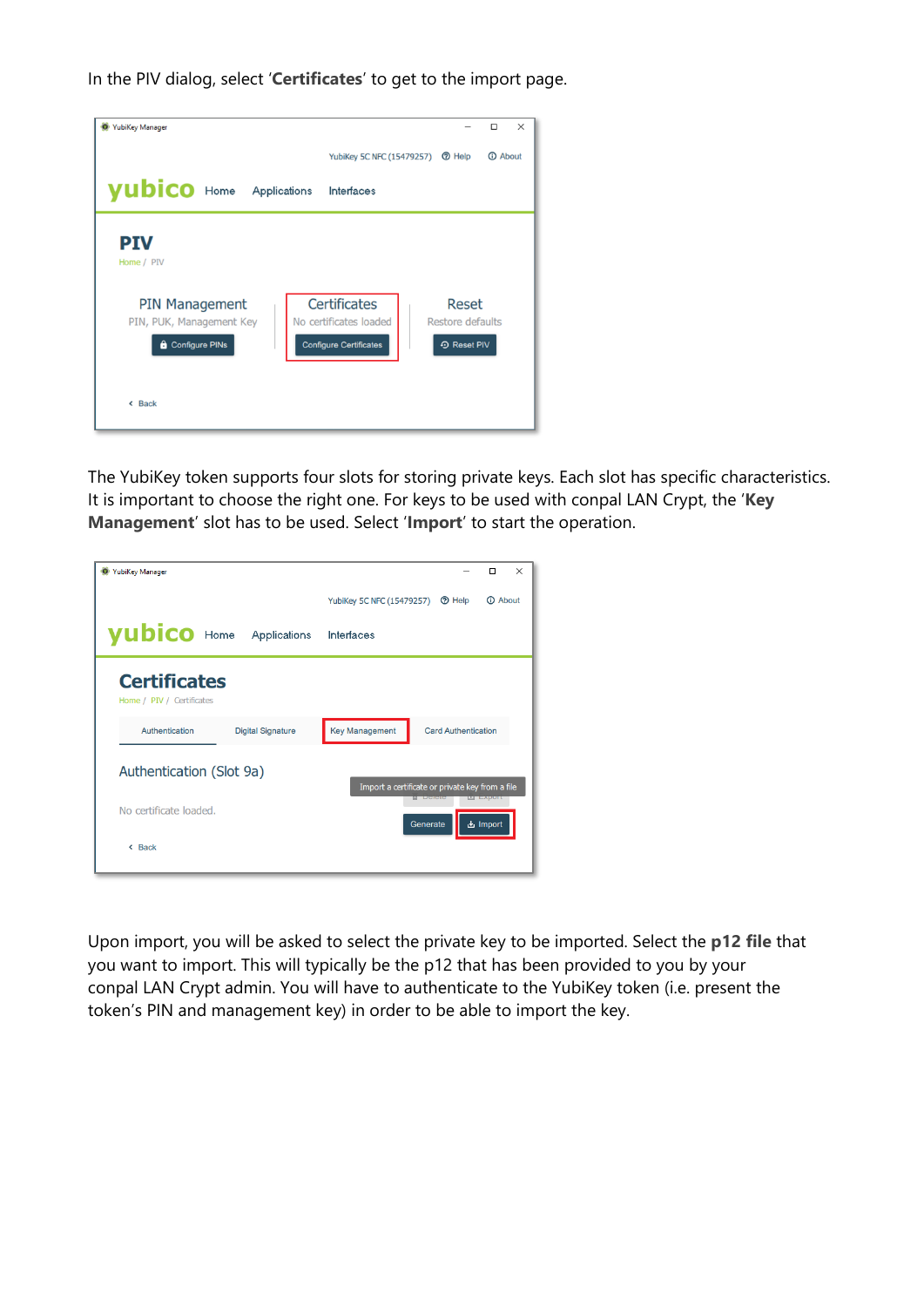

After the import operation has completed successfully, you will be prompted with the confirmation dialog. It will give you details about the key just imported which you can use to verify.

| <sup>O</sup> YubiKey Manager                     |                                                     |                       |                 | $\times$<br>П              |
|--------------------------------------------------|-----------------------------------------------------|-----------------------|-----------------|----------------------------|
|                                                  |                                                     | YubiKey 5C NFC (154   | ි Help          | <b>CD</b> About            |
| <b>yubico</b> Home Applications                  |                                                     | Interfaces            |                 |                            |
| <b>Certificates</b><br>Home / PIV / Certificates |                                                     |                       |                 |                            |
| Authentication                                   | <b>Digital Signature</b>                            | <b>Key Management</b> |                 | <b>Card Authentication</b> |
| Authentication (Slot 9a)                         |                                                     |                       |                 |                            |
| <b>Issuer:</b><br>н<br>Subject name: H           |                                                     |                       | <b>面</b> Delete | <b>① Export</b>            |
| Expiration date: 2026-03-16                      |                                                     |                       | Generate        | ப் Import                  |
| $\triangle$ Back                                 | Certificate and private key was imported to slot 9a |                       |                 |                            |

<span id="page-4-0"></span>All set and done - the token can now be used in conpal LAN Crypt.

## **conpal LAN Crypt client authentication**

The user's private key is necessary to unwrap/decrypt the profile that has been assigned to the user in the conpal LAN Crypt administration. Upon loading of a user's encryption profile, the conpal LAN Crypt client needs access to the user's private key. Depending on the storage location of the private key, the user may be prompted for a specific action. In the case of a YubiKey token, the user will have to plug in the token and authenticate to the token with his private PIN whenever a policy is loaded or updated. This is always the case when the user logs on to the system. But it can actually happen anytime in case a policy update has been triggered by the conpal LAN Crypt administrator.